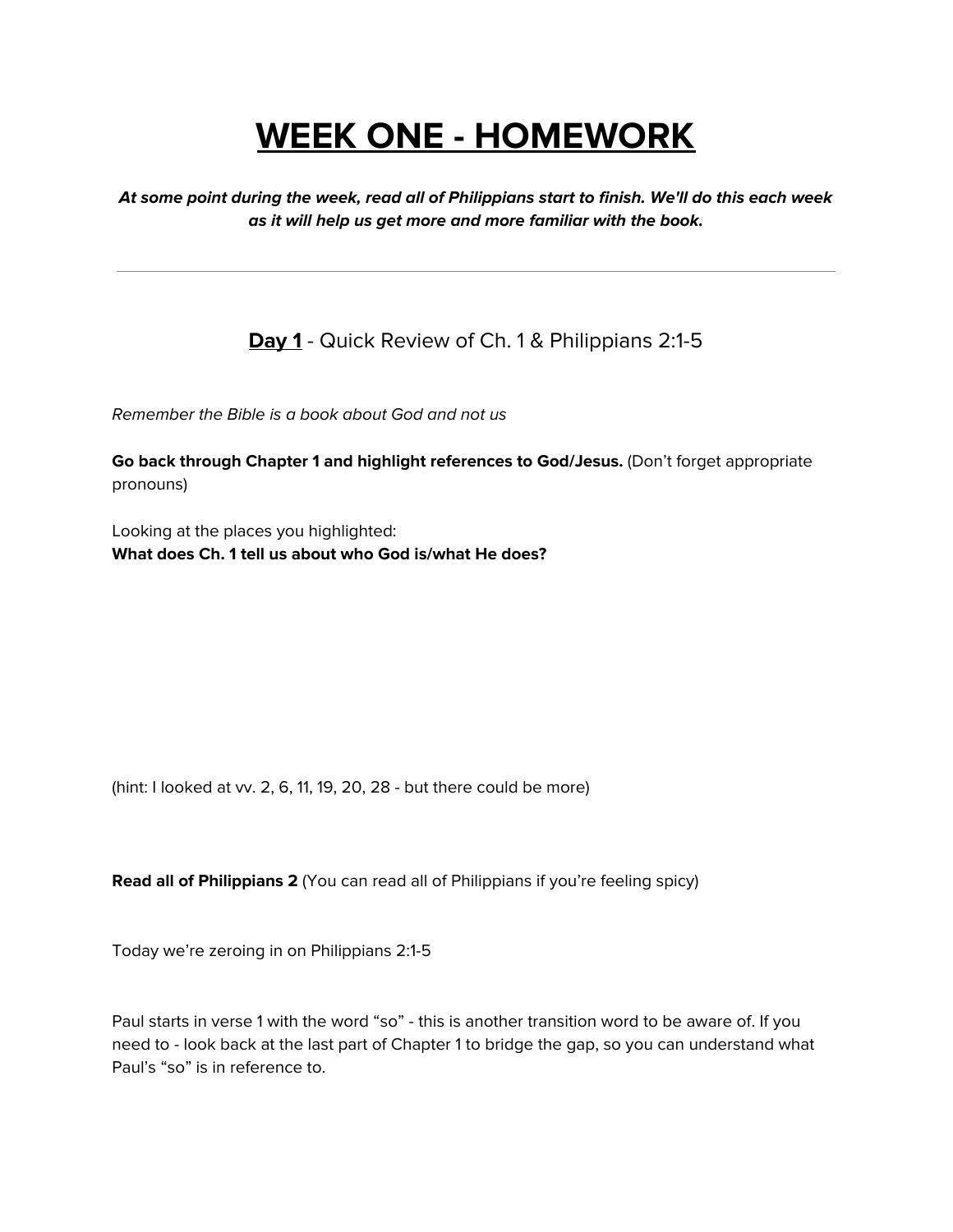In verse 1 - what are the 4 things that Paul sees are present and points out to the Philippians?

- **-**
- **-**
- **-**
- **-**

**What does Paul exhort the Philippians to do in light of these conditions? (v.2)**

He goes on to encourage them with a few more imperatives in verses 3 & 4 - what are they?

**To help us better understand 3-4 look up these verses in a couple different translations online and write some alternate definitions or words that help you understand the meaning.**

**In verse 5, Paul encourages them once again to have "this mind among yourselves", but how is this possible according to the end of the verse?**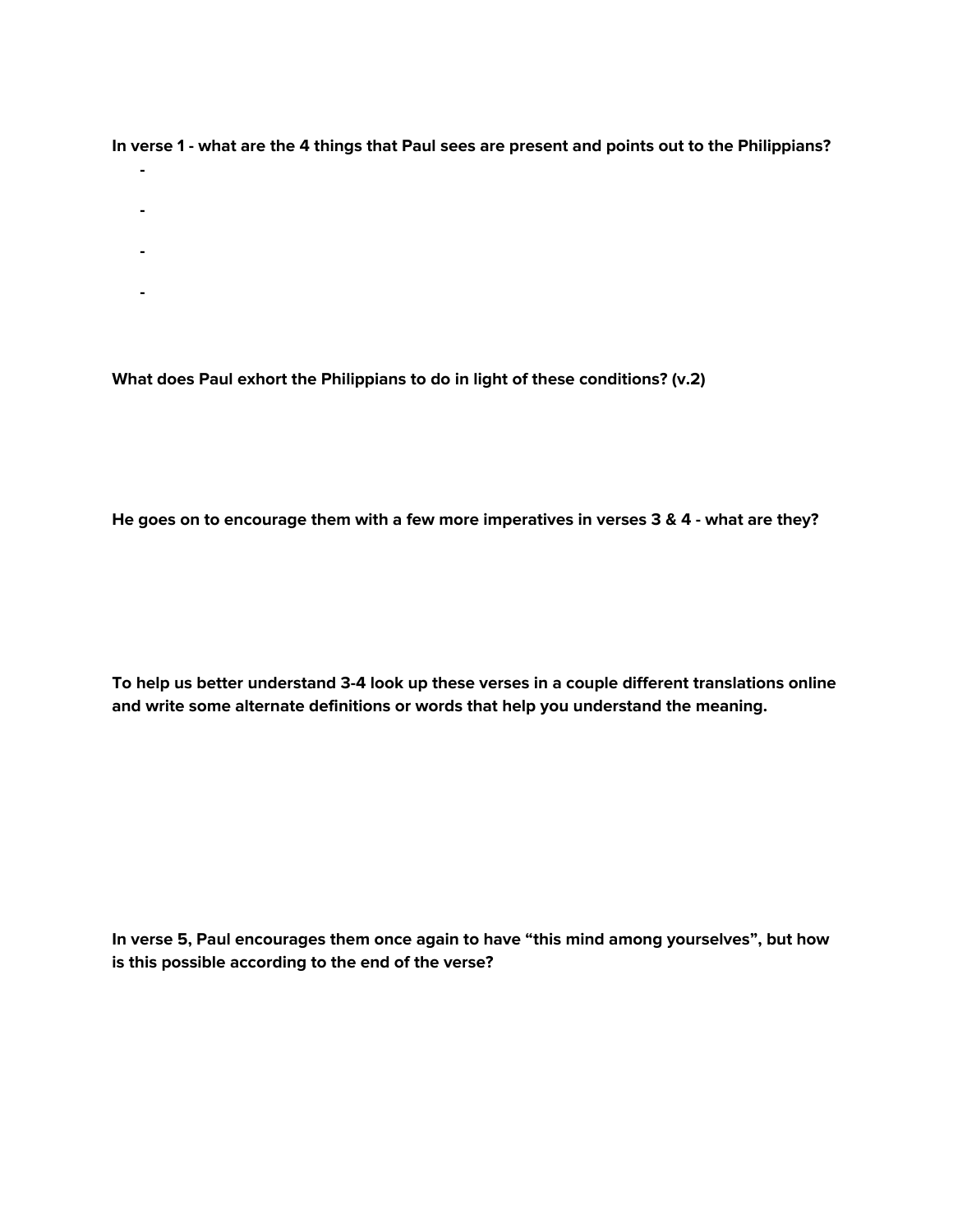### A P P L I C A T I O N - Day 1

- What does this passage say about God? (His character, what he does) don't forget all the members of the Trinity - Father, Son/Jesus, Spirit

- What does this passage say about you?

- Spend some time praying through and asking God to reveal areas in your life where you can put Philippians 2:3-4 into practice.

# **Day 2** - Philippians 2:5-11

This passage and today's homework will take a deep dive into Jesus - his character, what he has done, and what he will do. Buckle up - it's awesome!

#### **Read Philippians 2:5-11**

**Read through verses 6-8, but as you go start to write everything we learn about Jesus below:**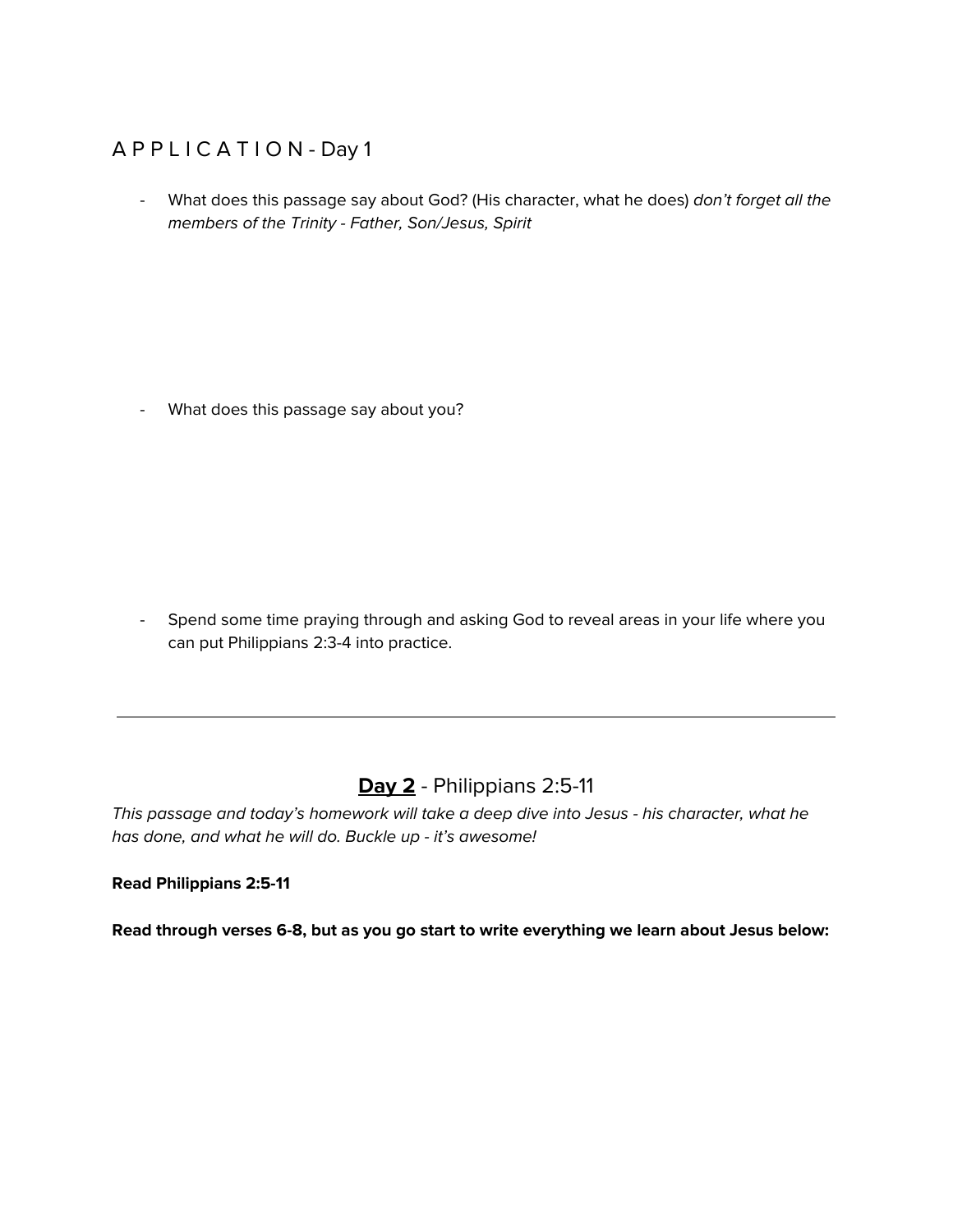**How would you describe the "mind of Christ" we are called to have based on these observations?**

**What questions do you have after reading this section?**

**Take some time to look up these passages and record any notes that add to your understanding of this section.**

- **● Mark 10:45 -**
- **● John 1:1,14 -**
- **● 2 Corinthians 8:9 -**
- **● Hebrews 1:2-3 -**
- **● Hebrews 2:17 -**

Read verses 9-11 **Record what else you learn about Christ in this passage below:**

**How do you see Jesus and the Father interacting in this section?**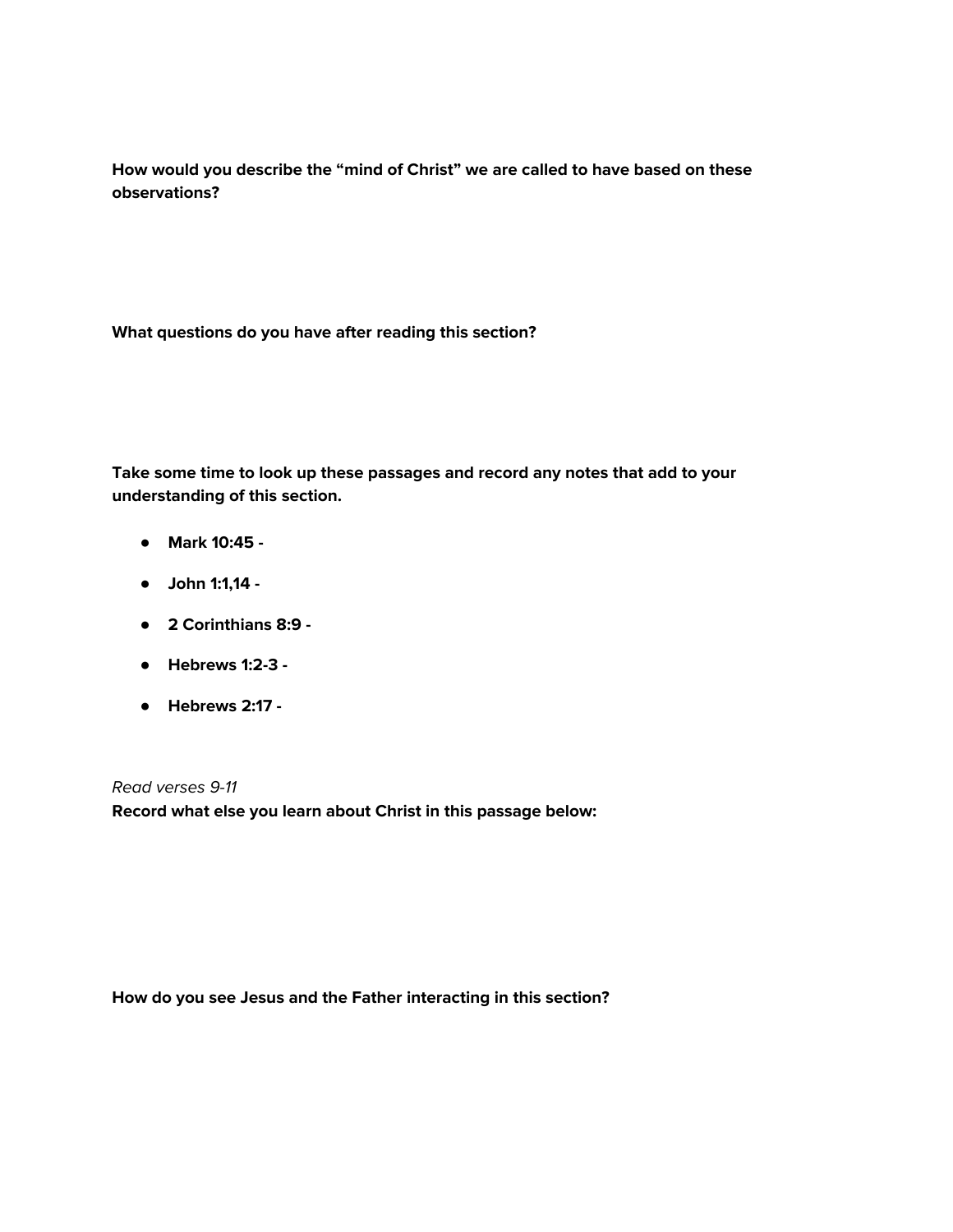**Where are you in verses 9-11? What will you be doing one day according to this passage?**

## A P P L I C A T I O N - Day 2

- Take some time to just praise God for who he is and what he has done.
	- If you want more scripture to guide your time head to Colossians 1:15-20

- How does the knowledge of who Christ is impact the way you view yourself and the way you live your life worthy of the gospel?

# **Day 3** - Philippians 2:12-30

Today's section is a bigger chunk of text, but some of it is more background on some key people in Paul's ministry.

**Read verses 12-18 -** In this section Paul is going to give us some application from the last section.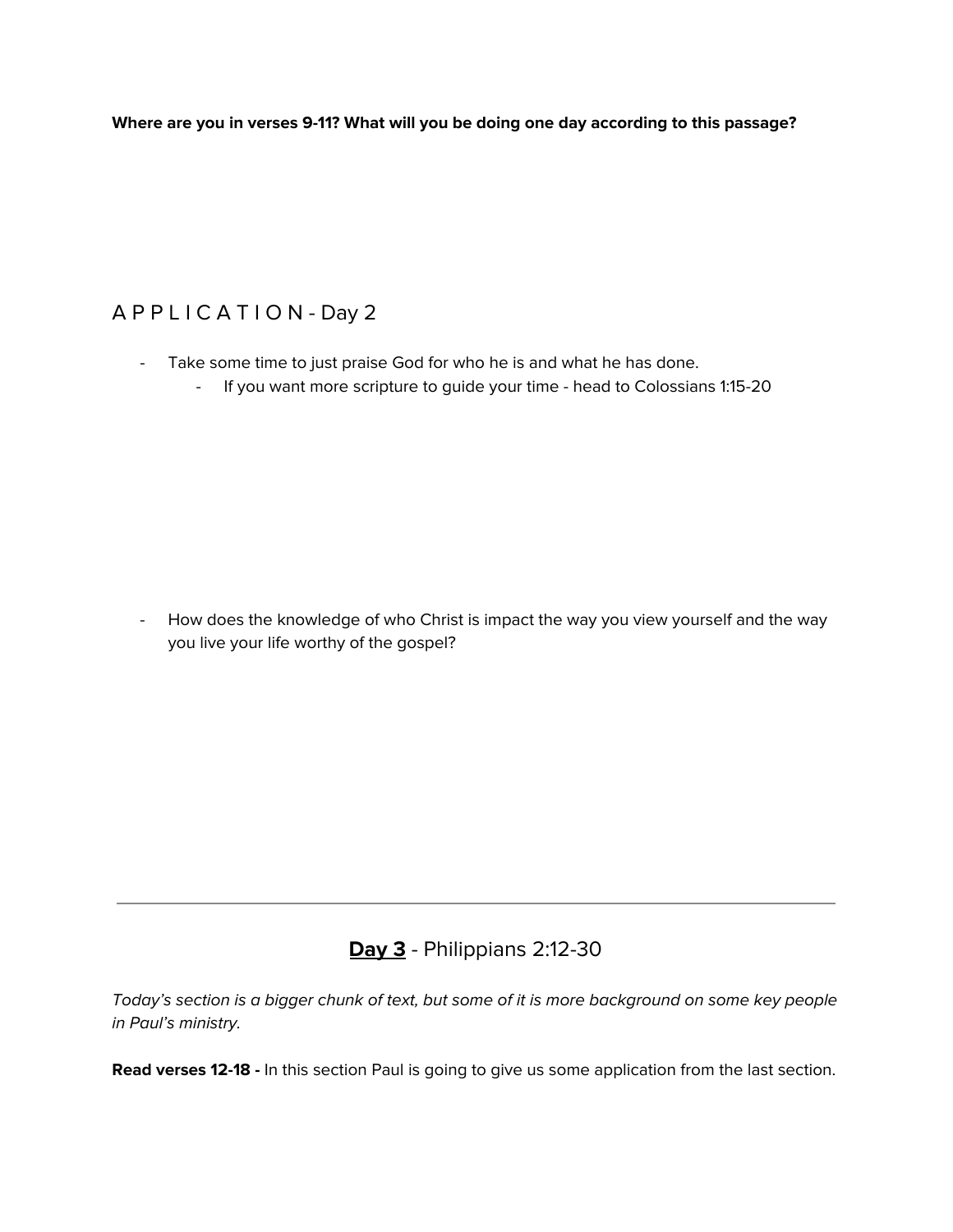- Let's look at verses 12-13 **What command does Paul give the Philippians and what do we learn about God in these verses?**
- **- What do you think it means to work out your salvation with fear and trembling? If it helps look at some other translations and make notes that help you better understand.**

**- What is the next imperative in verses 14 and why is it important according to verse 15-16?**

- Look at verses 17-18: **What is Paul's reaction in light of the possibility of death?**
	- **-** Optional extra: **Take some time and go through Chapters 1 &2 and mark every reference to "joy" or "rejoice" - what is this joy a response to/what is the cause for rejoicing?**

Finally, read 19-30: we'll get some more background on who is with Paul and his relationships with these men.